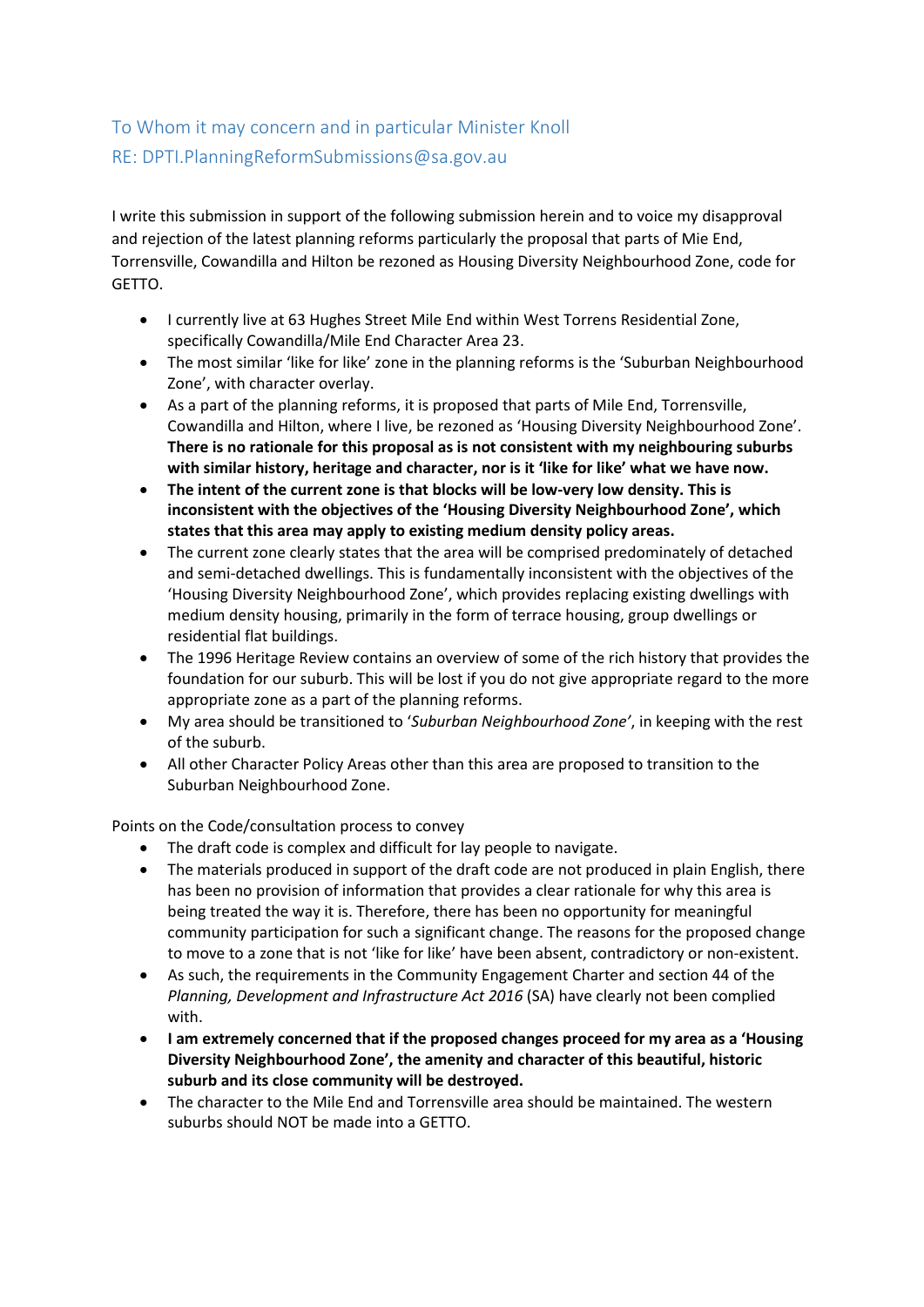## **Corridor Creep**

- Under the proposed planning changes, the Urban Corridor Zone High Street Policy Area 35 (being the zone along Henley Beach Road between South Road and Marion Road) will is proposed to be an "Urban Corridor Main Street" Zone.
- There is important background context that must be considered as a part of the reforms for this area.
- At the time that the Urban Corridor Zone was introduced for the City of West Torrens, all of the collateral that was being used for consultation with the community expressly implied that the development changes being proposed was for *along* the corridor itself (being Henley Beach Road), meaning that it must have corridor frontage and that what was being proposed was changes for development along the corridor.
- Parts of the current zone are limited to Henley Beach Road Frontage (all of the Eastern Side of South Road, but the majority of the Southern side of South Road extending through to streets like Norma Street which are largely residential from the western end of Falcon Ave.
- Since the changes to the Urban Corridor Zone has been introduced, it is clear that what was being consulted on in 2013 and 2015 was misleading, as developments have been proposed that are not along the corridor itself. This is causing significant angst for me and the community and lots of people are now considering selling and moving out of fear about what the suburb is going to become ('Zone Creep').
- There are two options need to be included in the changes as a part of the "Urban Corridor Main Street" Zone, namely:
	- $\circ$  ensure that the developments within the corridor zone must have corridor frontage. rather than simply be along the suburban back streets with no contact along the corridor; and
	- o revise the boundary for the new Zone for the areas of the current corridor zone are residential, meaning west of Falcoln Avenue along Norma Avenue should be treated as Suburban Neighbourhood -Zone (photo of the streetscape along this street below).

**Attachment 1** shows the current corridor and the red line shows where the zone needs to be changed to ensure the zone remains **along** the urban corridor and the current streetscape.

• If what is requested above is not able to be considered as a part of the planning changes to fix the 'Zone Creep', it is requested that further consultation occur with the community on what the impact would be if the zone west of South Road along Henley Beach Road be zoned as 'Urban Corridor Living' Zone.

In Summary please provide me with the statistics on the number of Apartments and town houses built in the last 7 years in the CBD and adjacent areas and the number how many have actually sold and in particular the number of apartments that remain vacant and not sold.

Do we the constituents and residence of this state have any rights or are we just pawns to be used by each government in office.

Absolutely outraged that the government and the planning authority kowtows to developers and the likes of footy clubs that want to acquire park land (for free) to build a multi-story HQ.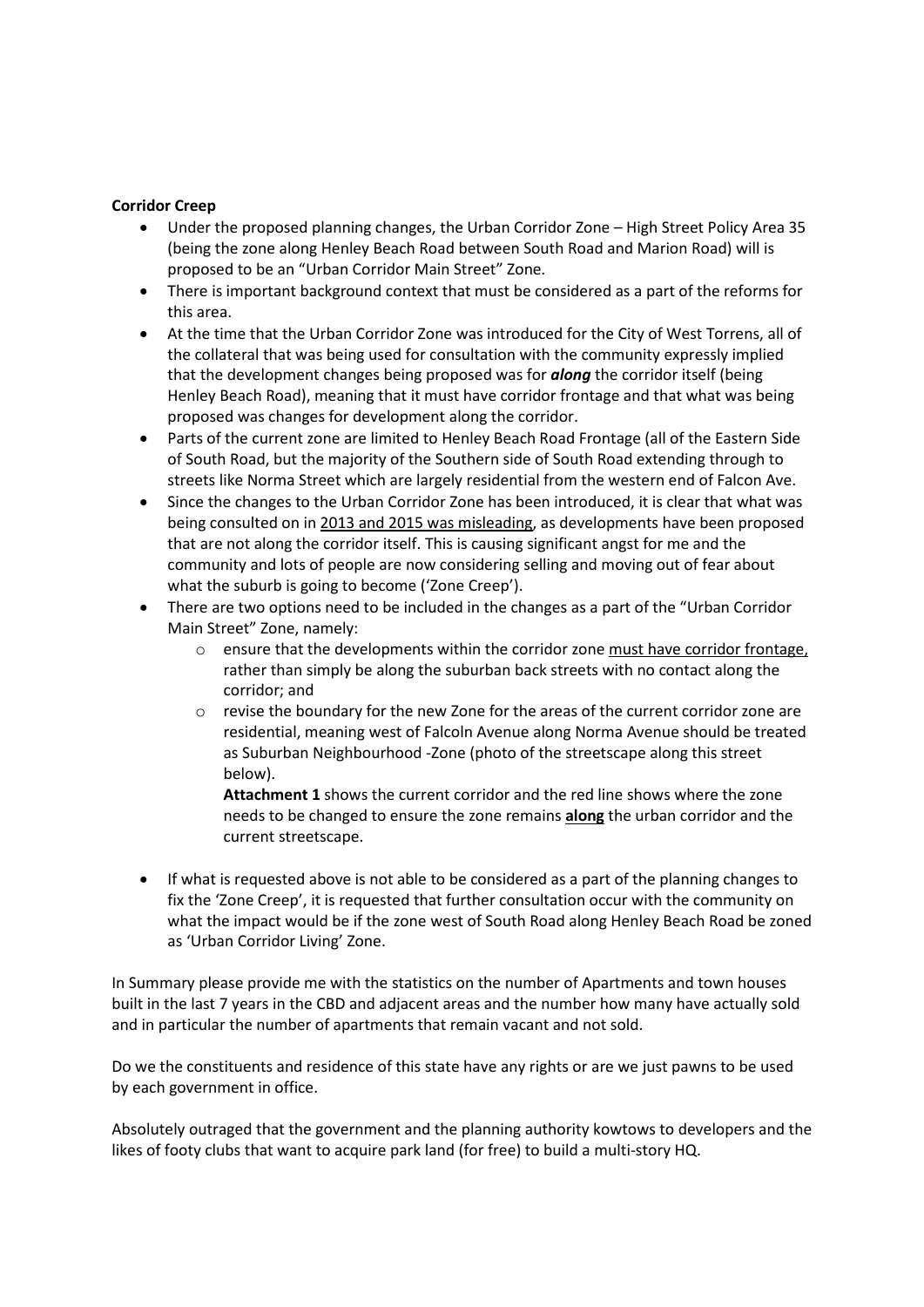I totally reject the new planning code and further there has not been adequate time for consultation as the brief is difficult to read in particular for person from diverse backgrounds. Look forward to your response.

Connie Mittiga